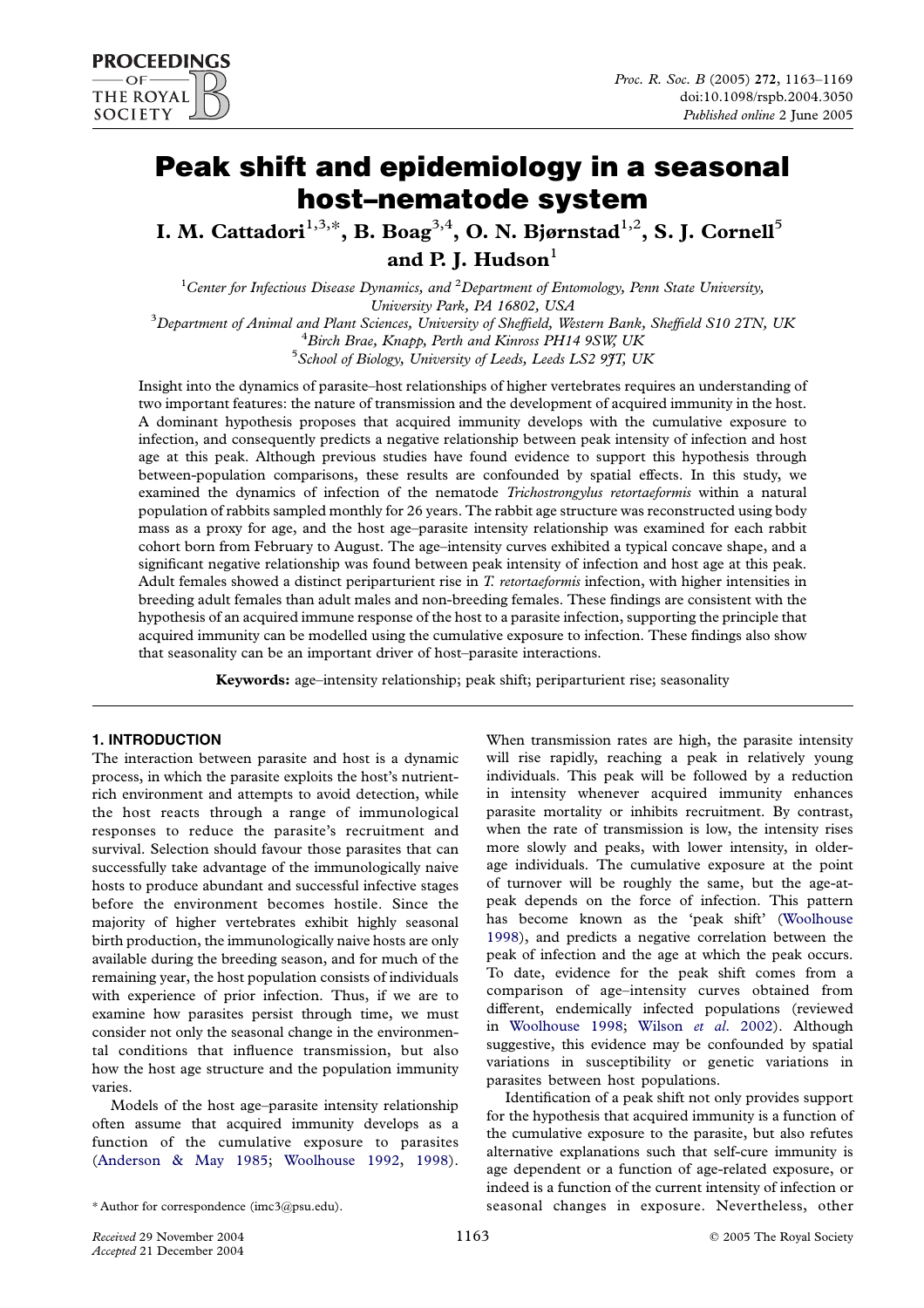demographic factors may interfere with the age-related immunological response and modify the peak shift pattern. Seasonal breeding coupled with a seasonal environment, where transmission is restricted to a few months of the year, will select for parasites with long-lived infective stages, which survive from one breeding season to the next, or favour the evolution of mechanisms that permit the long-term persistence of worms in a population (e.g. [Fenton & Hudson 2002;](#page-5-0) [Fenton](#page-5-0) et al. 2004). For instance, arrested development or delays in parasite recruitment effectively increase parasite survival through periods when transmission is limited. Similarly, the periparturient rise (which is probably a more effective mechanism for increasing parasite fitness in a seasonal environment) results in an increase in worms and egg production in immunocompromised breeding females. This phenomenon occurs as a consequence of relaxation of immunity, mainly associated with hormonal changes during late pregnancy and lactation, and leads to a pulse of infective stages on the pasture just as the seasonal production of immunonaive juvenile hosts start grazing.

In this paper, we examine the dynamics of Trichostrongylus retortaeformis in a population of wild rabbits sampled monthly for 26 years. This population of rabbits exhibits seasonal breeding that lasts from late winter to late summer. This long breeding season allows us to investigate the development of infection in rabbit cohorts born in different months and to distinguish the monthly variations in parasite intensity from confounding seasonal conditions that influence transmission. Specifically, we aimed to identify whether there is evidence of a shift in the peak of infection between cohorts of rabbits born in different months. First, we examined whether the host age–parasite intensity relationships of each cohort conformed to the profile predicted from the models of acquired immunity. Second, we investigated whether the seasonality in the force of infection resulted in a peak shift between cohorts. Third, we looked for evidence of a seasonal periparturient rise in female rabbits. Our objective is to obtain insight into the development of the host self-cure response and the related seasonal timing of the infectious events.

### 2. METHODS

## (a) The data

Parasite intensity of T. retortaeformis was recorded each month from a sample of wild rabbits shot from a multi-warren population in central Scotland between 1977 and 2002 ([Boag](#page-5-0) et al[. 2001\)](#page-5-0). Rabbits were randomly sampled (min. = 1,  $max.=64$  individuals per month) from warrens in a 400 ha area located at the interface of heather moorland and arable farmland. For every individual sampled, we recorded body mass, sex, breeding conditions (nursing females, pregnant females) and parasite intensity (Boag et al[. 2001](#page-5-0)).

The age structure of the rabbit population was reconstructed using individual body mass as a proxy for age ([Cowan 1983](#page-5-0)). We first classified the rabbits into eight age– mass classes that corresponded to three major age categories: kittens (class 1: 100–200 g, class 2: 201–480 g, class 3: 481–750 g); juveniles (class 4: 751–1030 g, class 5: 1031–1300 g); and adults (class 6: 1301–1580 g, class 7: 1581–1860 g, class 8: 1861 g or more). Each age class was calculated based on an individual average monthly growth of 280 g, as predicted from a daily average growth rate of 9 g ([Dunnet 1956;](#page-5-0) [Parer & Libke 1991](#page-6-0)). Second, from this age classification, we estimated the month of birth for each individual. Third, we used the parasite intensity data to produce a host age–parasite intensity curve for each monthly cohort throughout the breeding season. The estimation of age may have induced additional uncertainty in our analysis owing to secondary factors that may have influenced body mass, especially in older individuals, and could have led to some misclassification [\(Dudzinski & Mykytowycz 1960;](#page-5-0) [Parer 1977\)](#page-6-0). Since we used a large sample size (a total of 2804 individuals) over 26 years, possible biases owing to significant annual variation in body growth should be largely averaged out. Indeed, rabbit body mass was relatively constant across the 26 years of sampling (coefficient of variation: mean=44.05, s.e. =  $\pm$ 1.18), and the year-to-year variations appeared to be caused by differences in the percentage of individuals sampled in each age class within each year (generalized linear model with Poisson error distribution: body mass versus age class, year and their interaction for all  $p < 0.05$ ). We also verified the predictability of body mass using two other body measures that are correlated with age, foot length and body length, from a subsample of 287 rabbits. Body mass increased linearly with both foot and body length in young and immature age classes, but the relationships reached an asymptote in adult rabbits. The point of flex of the mass–body size relationship corresponded to age class 5 for both foot and body length. Therefore, since we used relatively broad age–mass classes, which should be robust to minor variations in body mass, then individuals weakened by parasites or other factors are unlikely to change categories. Overall, our age–mass classification proved a reasonable method for distinguishing between age cohorts.

Trichostrongylus retortaeformis is a directly transmitted gastrointestinal nematode commonly found in wild rabbits, its principal host species ([Anderson 2000](#page-5-0)). Like most trichostrongylid nematodes, the survival of free-living stages is sensitive to climatic conditions and, because they require moist and warm environment for development and transmission, we can expect seasonal variability in abundance of infective stages [\(Soulsby 1982](#page-6-0)). Eggs of trichsotrongylids commence development when temperature exceeds  $10\,^{\circ}\text{C}$ , and migration of larvae onto vegetation ceases below a temperature of 2.7 °C ([Crofton 1946](#page-5-0)a,[b](#page-5-0)). The parasitic adult stage inhabits the small intestine and experimental infections of 3- to 4-month-old rabbits found no pathology when infected with a single dose of 5000–7000 larvae, but diarrhoea and loss of mass with larger infections of 10 000 larvae [\(Haupt 1975](#page-5-0)). There was also evidence that T. retortaeformis reduces birth mass and the number of offspring in captive rabbits ([Dunsmore 1980\)](#page-5-0). With a challenge of 10 000 larvae, only a small proportion of third and fourth infective-stage larvae failed to develop into sexually mature T. retortaeformis ([Haupt 1975\)](#page-5-0).

An inspection of our rabbit dataset found no evidence of infection in the youngest individuals (age class 1), probably because these small kittens are still suckling and have yet to be exposed to the contaminated pasture. Infection was first detected in individuals of age class 2, which should have just emerged from the nesting burrows and were experiencing the contaminated pasture as parasite-naive hosts. Therefore, this initial infectious load probably reflects the environmental force of infection once it has been weighted by the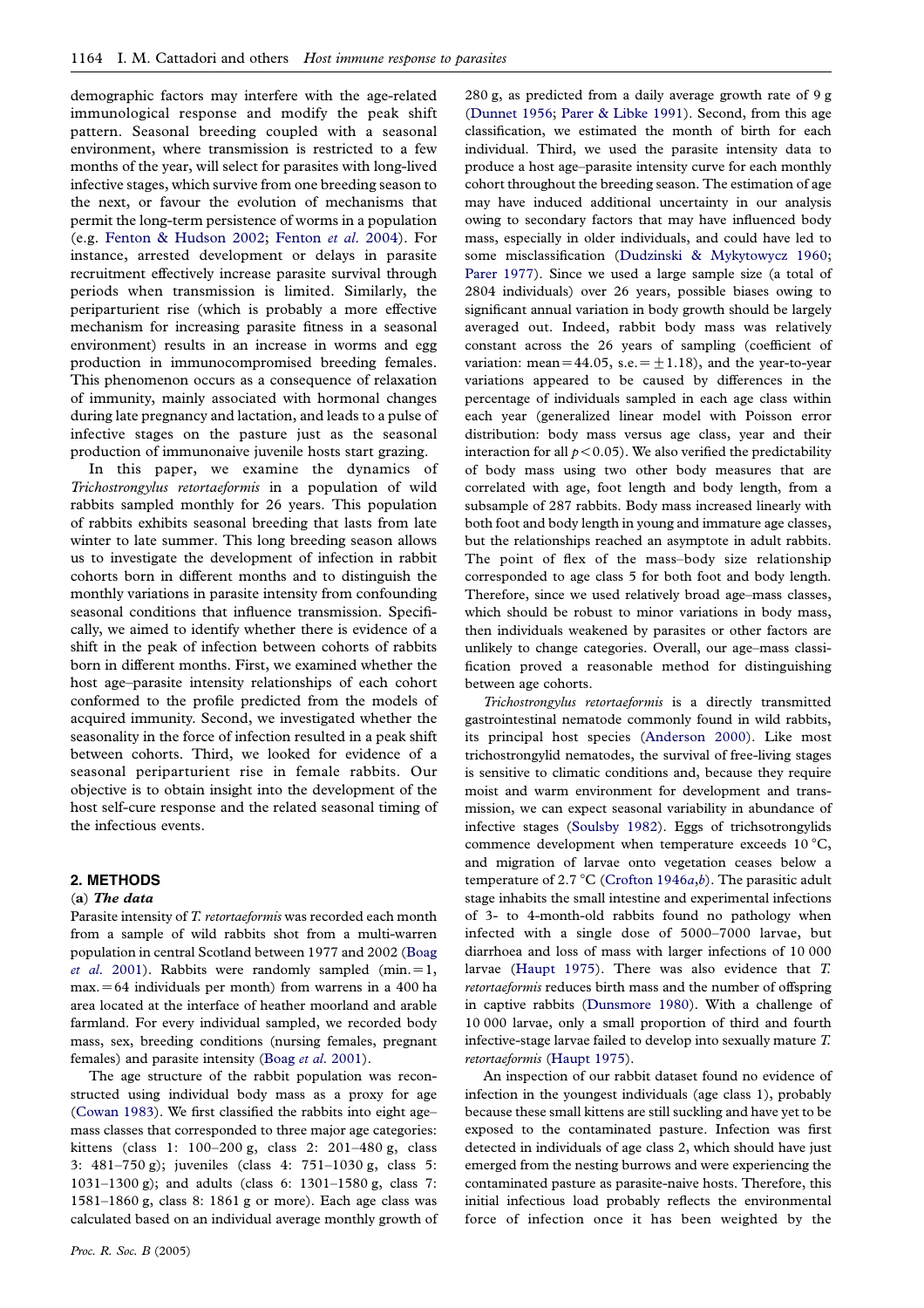age/size-dependent food intake. Since temperature in winter is below 10  $\degree$ C, when free-living parasite stages are not active, and considering that we did not sample individuals belonging to age class 1 between October and January, we restricted our analyses to the cohorts of rabbits born between February and August. No young age classes were collected in cohorts of rabbits born in September and October so we excluded these two cohorts. We analysed our data with and without these two cohorts and this exclusion made no difference to the conclusions. During post-mortem analysis, we recorded the presence of myxoma lesions and, because we have previously identified an interaction between myxoma and nematodes (Boag et al[. 2001](#page-5-0)), we based our analysis on myxomatosis-free individuals.

We also obtained monthly climatic data on temperature (minimum grass temperature and minimum soil temperature within 10 cm depth) and total rainfall from 1980 to 1999 from Mylnefield (or Invergowrie) climatic station, 7 km from the study site. Weather is important for the development of the free-living stages of the parasite, and monthly changes in temperature and rainfall were compared with the seasonal changes in parasite intensity in rabbits of age class 2, which probably reflects the relative environmental force of infection.

#### (b) Analyses

Prior to analyses, we classified the rabbits sampled during the 26 year period according to their age and cohort. In the analysis, each cohort is denoted by the month of birth (between February and August). A main objective of our analysis is to describe the shape and reveal the mechanisms that generate the age–intensity curves. As such, we fitted cubic splines ([Hastie & Tibshirani 1990](#page-5-0)) to the age–intensity relationship, because such splines can describe a wide variety of shapes. Specifically, for each cohort born between February and August, a smooth spline curve (4 d.f.) was fitted to the log-mean parasite intensity  $\lceil \log(x+1) \rceil$  by host age. To enhance precision in the spline regressions, each mean intensity was weighted by the corresponding number of rabbits sampled. We also undertook this analysis for each sex separately to search for evidence of changes in immunity by sexes and periparturient rise in reproductive females. In this case, the spline curve was fitted to the log-mean parasite intensity  $\lceil \log(x+1) \rceil$  by age of rabbits sampled every month, from February to August. A generalized linear model with negative binomial errors was undertaken between intensity in age classes 6–8, and a series of population and environmental variables that may be important in affecting the periparturient rise.

A key variable in the theory of immune-mediated interactions and peak shift is the mean age at peak of infection. Calculation of this quantity requires us to know how the parasite burden of a cohort is distributed across the hosts' age classes—the mean age at peak of infection is the expectation of this distribution. Explicitly, to examine the distribution of parasites in the host we need to use a probability distribution and somewhat arbitrarily choose the flexible two-parameter Weibull probability density distribution ([McCullagh & Nelder 1989\)](#page-5-0):

$$
f(x) = \frac{\gamma}{\alpha} \left(\frac{x}{\alpha}\right)^{(\gamma - 1)} e^{-(x/\alpha)^{\gamma}} \quad x \ge 0; \ \gamma, \ \alpha > 0,
$$
 (3.1)

where  $x$  is the age of the host for each parasite recorded in a cohort,  $\gamma$  is the shape parameter set to 2 and  $\alpha$  represents the scale parameter set to 2. We estimated the parameters by



Figure 1. Host age–parasite intensity profiles for each cohort of individuals born from February  $(M 2)$  to August  $(M 8)$ . The smooth profiles represent a cubic spline curve fitted to the relationship between geometric mean of parasite intensity and host cohorts, averaged over 26 years of data (symbols).

maximum likelihood. The Weibull distribution describes a variety of distributional shapes, and should consequently result in relatively robust estimates.

We visualized the estimated distributions by scaling each one by the total parasite burden of each cohort. We subsequently estimated the mean age at peak of infection for each cohort, according to the expectation of the estimated Weibull distributions:

$$
\bar{x} = \alpha \Gamma \left( \frac{1}{\gamma} + 1 \right),\tag{3.2}
$$

where  $\Gamma$  represents the gamma function. We investigated the relationship between the total parasite burden of each cohort and the mean age at peak of infection to look for evidence of peak shift.

To identify the climatic variable that accounted for the seasonal variation in the force of infection we performed a generalized linear model, with negative binomial errors, between parasite intensity in rabbits of age class 2, as response, and the monthly value of climatic variables (minimum grass temperature, minimum temperature in 10 cm depth soil and total rainfall), from February to August across the 26 years. This analysis is based on the assumption that rabbits in age class 2 probably reflect the relative environmental force of infection and that this is a relative measure since foraging rates will increase with increasing size and age.

## 3. RESULTS

For each cohort (named by the month of birth), the age– intensity relationship exhibited a typical self-cure profile with two dominating patterns (figure 1). First, the shape of the smoothed curves was relatively similar between cohorts, with all curves reaching peak intensity in the juveniles and decreasing in the older age classes. Second, the peak intensity of infection increased exponentially with the month of birth for cohorts born between February and July, and decreased for cohorts born in August.

The age–intensity profiles for rabbits of each sex sampled every month were clearly different during the breeding months [\(figure 2\)](#page-3-0). In the main breeding season (April–July), adult females carried a significantly greater intensity of infection than adult males (table  $1a$ ). The hypothesis that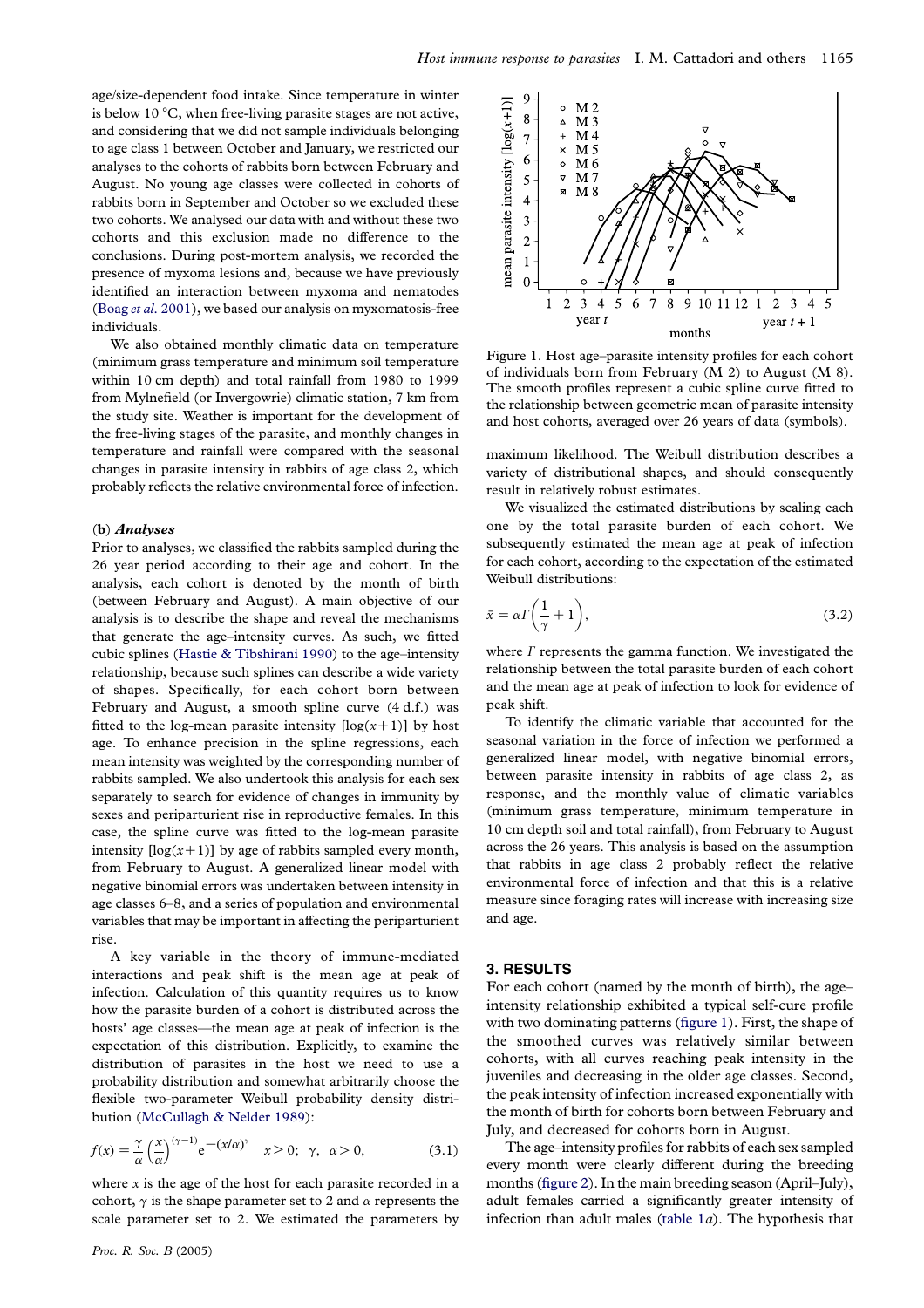<span id="page-3-0"></span>

Figure 2. Host age–parasite intensity profiles by sex for rabbits sampled every month. Each profile represents a cubic spline curve fitted to the relationship between geometric mean of parasite intensity and host age classes, averaged over 26 years of data (symbols). The standard error bars of the mean intensity are reported. For simplicity, snap shots for February, May, June and August are presented.

Table 1. Generalized linear model between T. retortaeformis intensity in adult rabbits (cohorts 6–8) in the main breeding season (from April to July) and  $(a)$  sex, age and month; parameter of aggregation  $k=0.24$  ( $\pm 0.01$ ); (b) nursing, age and month; parameter of aggregation  $k=0.35$  ( $\pm 0.03$ ). Generalized linear model weighted by number of rabbits.

| significant variables               | slope   | $F$ d f       | Þ     |
|-------------------------------------|---------|---------------|-------|
| (a)                                 |         |               |       |
| sex                                 | 5.65    | $29.48_{498}$ | 0.001 |
| age                                 | 0.98    | $13.10_{499}$ | 0.001 |
| $sex\times age$                     | $-0.73$ | $6.35_{496}$  | 0.01  |
| $month \times$ sex                  | $-0.36$ | $6.13_{497}$  | 0.01  |
| (b)                                 |         |               |       |
| $month \times$ nursing $\times$ age | $-0.60$ | 4.43,255      | 0.04  |

this difference was a consequence of a periparturient rise in immunosuppressed breeding females was supported further by the observation that parasite intensity was affected by monthly changes (modelled as continuous variable in the analysis) in adult nursing females (table 1b).

The estimated age–parasite intensity curves for each month of birth showed that the peak parasite intensity increased with the month of birth from spring to summer. The rabbit cohort born in July had the highest level of infection at the peak, whereas the cohort born in February had the lowest values (figure  $3a$ ). We found a significant negative relationship between the total intensity of infection and the estimated mean age at peak of infection ([figure 3](#page-4-0)b;  $y = -1973x + 13878$ ,  $p < 0.05$ ) in line with the predictions of the peak shift hypothesis.

The threshold of minimum grass temperature of 2.7  $\mathrm{C}$ , when infective larvae are expected to migrate onto the vegetation, was exceeded in all months from May (mean  $\pm$  s.e. = 3.05  $\pm$  0.151) to September (mean  $\pm$  s.e. =  $5.32 \pm 0.163$ , with a peak in the minimum temperature in the month of July (mean  $\pm$  s.e. = 8.15 $\pm$ 0.134). The generalized linear model between mean parasite intensity in rabbits of age class 2 and weather variables (from March to August over 26 years) identified a significant effect of minimum grass temperature (slope= $0.40$ , d.f.=76,  $p < 0.01$ ), but no apparent influence of minimum temperature in 10 cm depth soil or total rainfall.

## 4. DISCUSSION

In this study of T. retortaeformis dynamics in an agestructured population of wild rabbits, we provide strong empirical evidence of parasite regulation through acquired immunity to the nematode infection. The monthly age– intensity curves exhibited a characteristic concave type 3 relationship [\(Hudson & Dobson 1995](#page-5-0)), and the parsimonious explanation is that this pattern was generated by the development of acquired immunity in the rabbit cohorts, moulded by seasonality in both transmission and host reproduction. This finding is supported by two pieces of evidence: first, a significant peak shift result from the seasonality in the force of infection and second, a clear periparturient rise in the intensity of infection in adult females during the breeding season. The shift in the peak of infection with host age is consistent with the model of acquired immunity developing in relation to the cumulative exposure to parasites. A refined analysis will be needed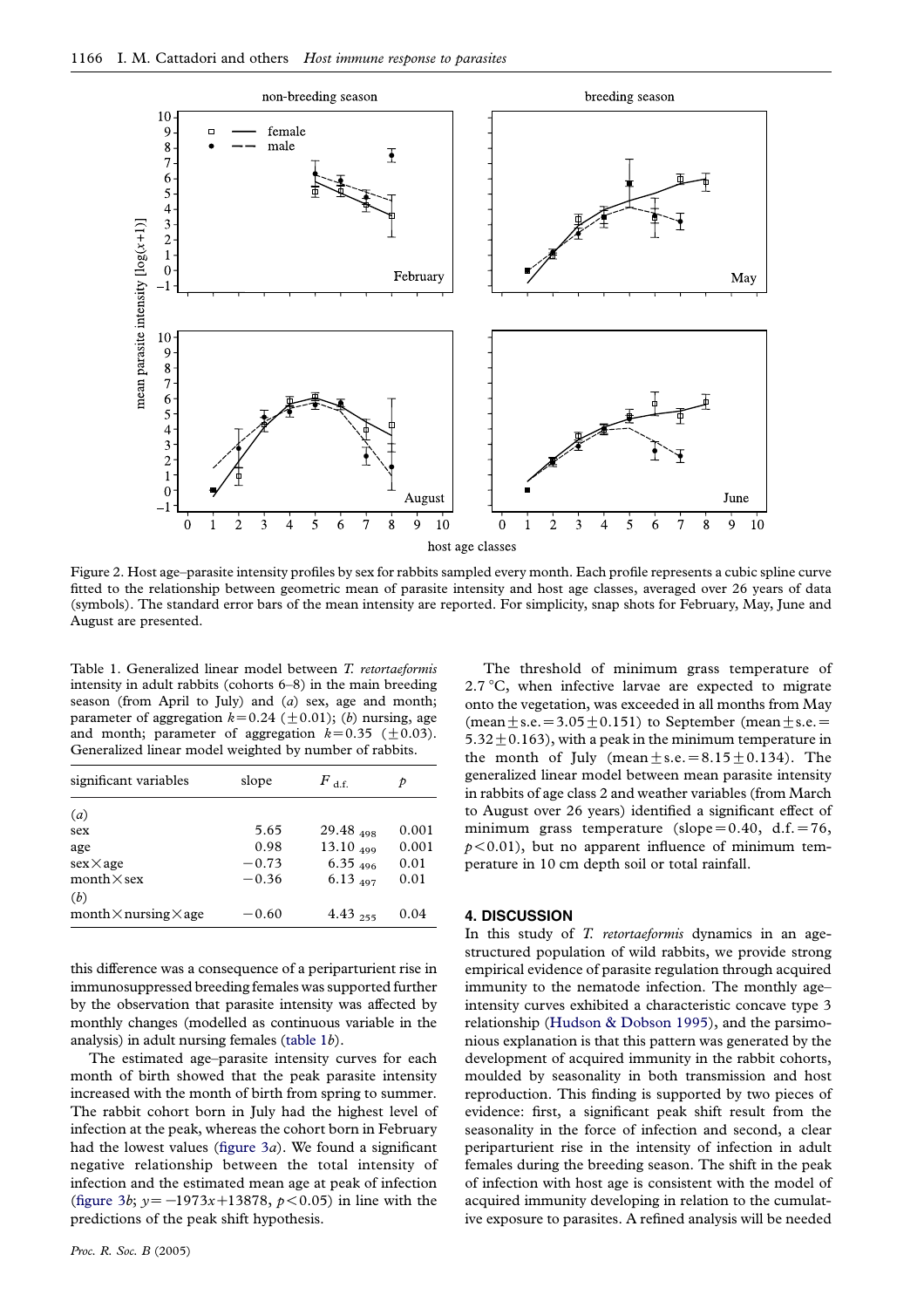<span id="page-4-0"></span>

Figure 3. (a) Parasite density profiles by host cohort in each month of birth, from February (M 2) to August (M 8), estimated using the Weibull probability density distribution. We have rescaled the curves, multiplying each one by the parasite intensity in each age class of every month. (b) Relationship between cumulative  $(\pm s.e.)$  parasite intensity and estimated mean host age at peak from February (M 2) to August (M 8) months of birth.

to discern whether there are additional influences of host age, season or current levels of infection. However, acquired immunity through past exposures appears to be the dominating regulatory mechanism for the within-host dynamics in this system.

Had the turnover in the age–intensity curve been primarily driven by age-dependent immunity, we would expect the intensity of infection to peak at the same host age in every cohort. If the turnover was a function of current intensity influencing immunity, then the curves should have turned over at the same peak intensity and not at the same level of accumulated exposure. However, both of these immune-mediated hypotheses work on the principle that the turnover arises from decreasing worm survival; the alternative is that there may have been a seasonal or age-related change in exposure. If this was driven simply by the seasonal force of infection, we would have seen all the age–intensity curves peak in the same month, which we did not. Age-related changes in exposure could also have occurred if the rabbits had changed their diet as they became older. We did not examine diet, but the evidence is that rabbits feed on the same diet irrespective of age. Therefore, age-related change in exposure seems unlikely, and can be refuted when we consider the findings of the intensity-dependent rise in infection during the periparturient rise. As such, these data imply that the age–intensity relationship was determined primarily by immune response of the host.

We have identified a peak shift between cohorts of hosts from a single, naturally occurring population, and have avoided the spatially confounding effects between host populations observed in other studies (e.g. [Woolhouse](#page-6-0) [1998](#page-6-0)). The greater parasite intensity in adult breeding females than in adult males and not pregnant females provided good evidence of a periparturient rise during the spring to summer period. We have also presented additional evidence that adult females exhibit acquired immunity to parasites, which became relaxed when they were pregnant. In addition, the occurrence of both a periparturient rise and the peak shift suggests that it is unlikely that the age–intensity profiles' turnover was a consequence of parasite-induced host mortality. One other explanation was that the turnover in the age– intensity curves may have been caused by frailty in the data. Since parasites are usually aggregated within their host population, a fall in sample size with host age can reduce the chance of sampling heavily infected individuals ([Pacala & Dobson 1988\)](#page-5-0), and thus lead to an apparent turnover in the age–intensity curve [\(Gregory & Woolhouse](#page-5-0) [1993](#page-5-0)). We were able to reject this explanation for the age– intensity patterns observed here because we were careful to weight our analysis by sample size, such that the age– intensity curves indicate a true turnover.

The intensity of T. retortaeformis infection rose rapidly in the young rabbit age classes with evidence of an efficient acquired immune response developing within just four months. Since parasites are available on the pasture in a seasonal pulse that coincides with the reproduction of the host, the force of infection varied seasonally between rabbit cohorts. In July, when transmission rate was greatest (as identified by an examination of the increase in infection in the rabbit cohort born in this month and the recorded grass temperature), both infection and immunity built up rapidly. In early spring, rabbit density was low, birth rate was low and transmission rate was also low. Therefore, parasite intensity increased slowly with age and peaked when rabbits were relatively old. Since parasite transmission is low during winter months, the relatively low parasite intensity found in the older rabbits sampled in the late winter to early spring period was probably the result of exposure in the previous year. We suspect that parasites ingested in earlier months may have entered arrested development during winter and re-emerged the following spring—particularly in the immunocompromised adult females as they started breeding. There is evidence that in seasonal environments the relative abundance of arrested trichostrongylid larvae that overwinter within the host can range between 50 and 90%, depending on the adversity of the environmental conditions and the level of host immunity ([Soulsby 1982\)](#page-6-0). Laboratory studies with domestic rabbits have found evidence of arrested development and a periparturient rise for T. retortaeformis ([Michel 1952](#page-5-0)). Our findings provide good evidence that these patterns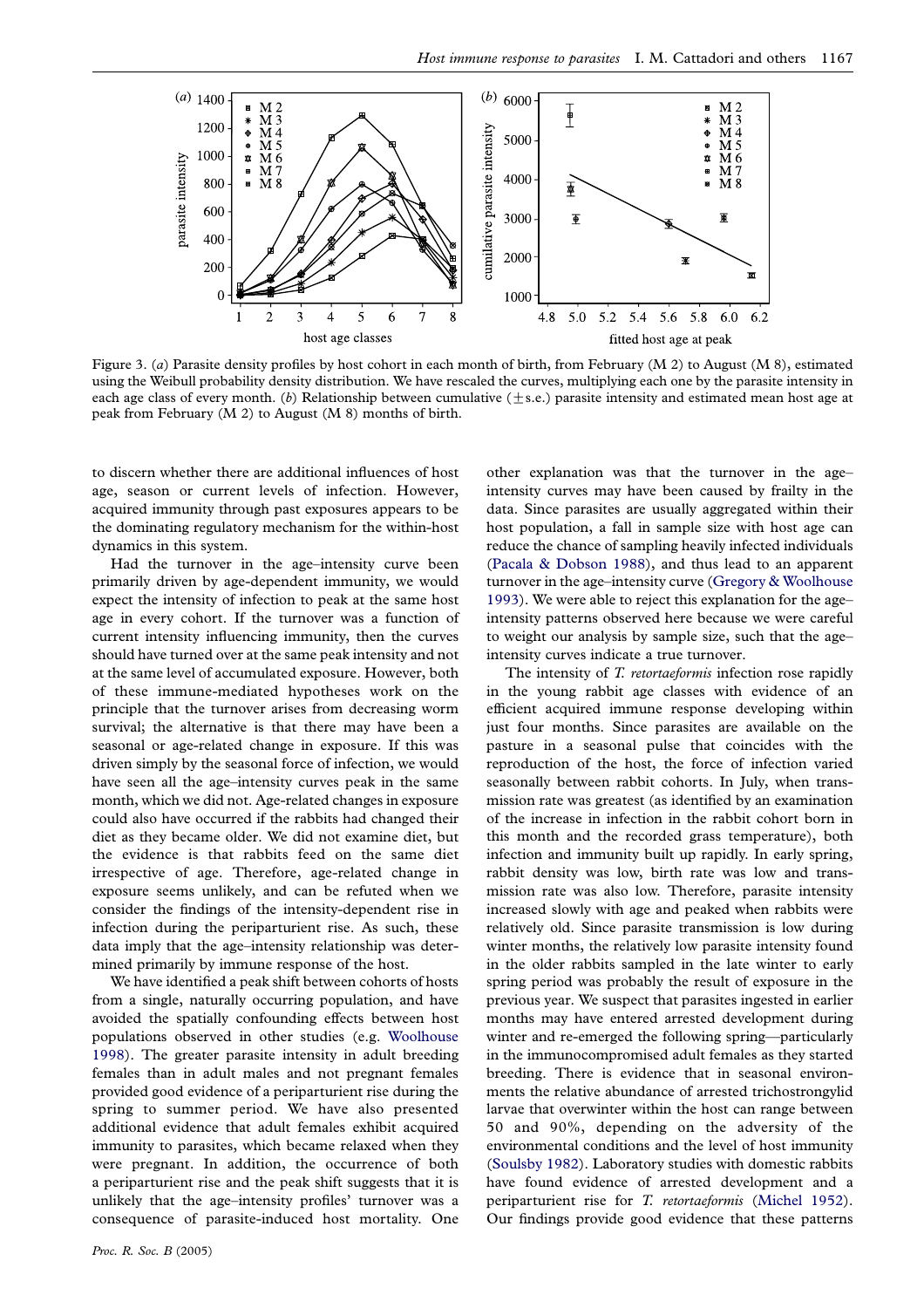<span id="page-5-0"></span>also occur in wild rabbit populations living in a seasonal environment.

We suspect that the parasites recruited into the adult parasite population, as a consequence of the periparturient rise, added to the seasonal pulse of infective larvae on the pasture, and contributed significantly to the exponential increase in the intensity of infection observed across the cohorts born from late spring to summer. We found that parasite intensity was strongly related to grass temperature, although this was insufficient to explain the seasonal shift in the peak age of infection.

We based our analyses on rabbit age classes reconstructed from body mass data. This could be a limitation of this study because seasonal variation as well as annual changes in body mass may have affected our classification. However, we have used discrete age classes, rather than a continuous variable for age, and tested these age classes with other measures of body size, which all indicate that mass is a good measure for distinguishing between cohorts. In this respect, the distinct periparturient rise among the adult females during the breeding season, where females did not lose mass but did gain parasites within their age class, provided reasonable evidence that individuals did not change age categories as infection varied. As such, we felt confident of having described the general age–intensity pattern of this rabbit population. Another limitation of this study is that we have considered only one parasite species even though we know that there are four other gastrointestinal helminths that infect this host population, which exhibit a series of complex interspecific interactions (Lello et al. 2004). We cannot exclude the possibility that other parasites may interact with *T. retortaeformis*, or indeed the immune response of the host and may shape the age–intensity curve. Preliminary analyses indicate that this is not a strong effect, although we are currently examining these patterns and interactions in more detail and aim to capture the age– intensity pattern observed with a mathematical model.

In conclusion, theoretical models predict that acquired immunity can generate a shift in the peak of infection with host age. There is now growing evidence that such patterns may be relatively common in animal populations (Gregory et al. 1992; [Quinnell 1992;](#page-6-0) Müller-Graf et al. 1997). Our study provides new evidence that this does occur within a natural free-ranging population owing to seasonal variability in infection rate and host reproduction. Furthermore, we have identified that acquired immunity is a dominant force shaping the population dynamics of a parasitic nematode of rabbits, and we found negligible support for any alternative explanations for the turnover in the age–intensity curve.

I.M.C and B.B. were funded by the Leverhulme Trust and S.J.C. by the Wellcome Trust. This study was conducted as part of the 'seasonality in infectious diseases' working group supported by NCEAS-UCSB and the State of California.

## **REFERENCES**

- Anderson, R. C. 2000 Nematode parasites of vertebrates: their development and transmission. Oxford/Wallingford: Oxford University Press/CABI Publishing.
- Anderson, R. M. & May, R. M. 1985 Herd immunity to helminth infection and implications for parasite control. Nature 315, 493–496.
- Boag, B., Lello, J., Fenton, A., Tompkins, D. M. & Hudson, P. J. 2001 Patterns of parasite aggregation in the wild European rabbit (Oryctolagus cuniculus). Int. J. Parasit. 31, 1421–1428.
- Cowan, D. P. 1983 Aspects of the behavioural ecology of a free-living population of the European wild rabbit, Oryctolagus cuniculus L in Southern England. Ph.D. thesis, Royal Holloway College, London, UK.
- Crofton, H. D. 1946a The ecology of immature phases of Trichostrongyle nematodes: I the vertical distribution of infective larvae of Trichostrongylus retortaeformis in relation to their habitat. Parasitology 39, 17-25.
- Crofton, H. D. 1946b The ecology of immature phases of Trichostrongyle nematodes. II. The effect of climatic factors on the availability of the infective larvae of Trichostrongylus retortaeformis to the host. Parasitology 39, 26–38.
- Dudzinski, M. L. & Mykytowycz, R. 1960 Analysis of weights and growth rates of an experimental colony of wild rabbits, Oryctolagus cuniculus (L.). CSIRO Wildl. Res. 5, 102–115.
- Dunnet, G. M. 1956 Growth rates of young rabbits, Oryctolagus cuniculus (L.). CSIRO Wildl. Res. 1, 66–67.
- Dunsmore, J. D. 1980 The role of parasites in the population regulation of the European rabbit (Oryctolagus cuniculus) in Australia. In Proceedings of the Worldwide Furbearing Conference (ed. J. A. Chapman & D. Pursley), vol. II, pp. 654–669. Falls Church, Virginia: R. R. Domelly & Sons.
- Fenton, A. & Hudson, P. J. 2002 Optimal infection strategies: should macroparasites hedge their bets? Oikos 96, 92–101.
- Fenton, A., Paterson, S., Viney, M. E. & Gardner, M. P. 2004 Determining the optimal developmental route of Strongyloides ratti: an evolutionarily stable strategy approach. Evolution 58, 989–1000.
- Gregory, R. D. & Woolhouse, M. J. E. 1993 Quantification of parasite aggregation—a simulation study. Acta Tropica 54, 131–139.
- Gregory, R. D., Montgomery, S. S. J. & Montgomery, W. L. 1992 Population biology of Trichostrongylus retortaeformis (nematode) in the wood mouse. J. Anim. Ecol. 61, 749–757.
- Hastie, T. J. & Tibshirani, R. J. 1990 Generalized additive models. London: Chapman & Hall.
- Haupt, W. 1975 Course of Trichostrongylus retortaeformis (Zeder, 1800) Looss, 1905, infestation in the domestic rabbit (Oryctolagus cuniculus). Arch. Exp. Veterinarmed. 29, 135–141.
- Hudson, P. J. & Dobson, A. P. 1995 Macroparasites: observed patterns in naturally fluctuating animal populations. In Ecology of infectious diseases in natural populations (ed. B. T. Grenfell & A. P. Dobson). Cambridge: Cambridge University Press.
- Lello, J., Boag, B., Fenton, A., Stevenson, I. R. & Hudson, P. J. 2004 Competition and mutualism among the gut helminthes of a mammalian host. Nature 428, 840-844.
- McCullagh, P. & Nelder, J. A. 1989 Generalized linear models. London/Boca Raton: Chapman & Hall/CRC.
- Michel, J. F. 1952 inhibition of development of Trichostrongylus retortaeformis and its causation. Nature 169, 933.
- Müller-Graf, C.D. M., Collins, D.A., Packer, C. & Woolhouse, M. E. J. 1997 Schistosoma mansoni infection in a natural population of olive baboons (Papio cynocephalus anubis) in Gombe Stream National Park, Tanzania. Parasitology 115, 621–627.
- Pacala, S. W. & Dobson, A. P. 1988 The relation between the number of parasites host and host age—populationdynamic causes and maximum-likelihood estimation. Parasitology 96, 197–210. (Part 1.)